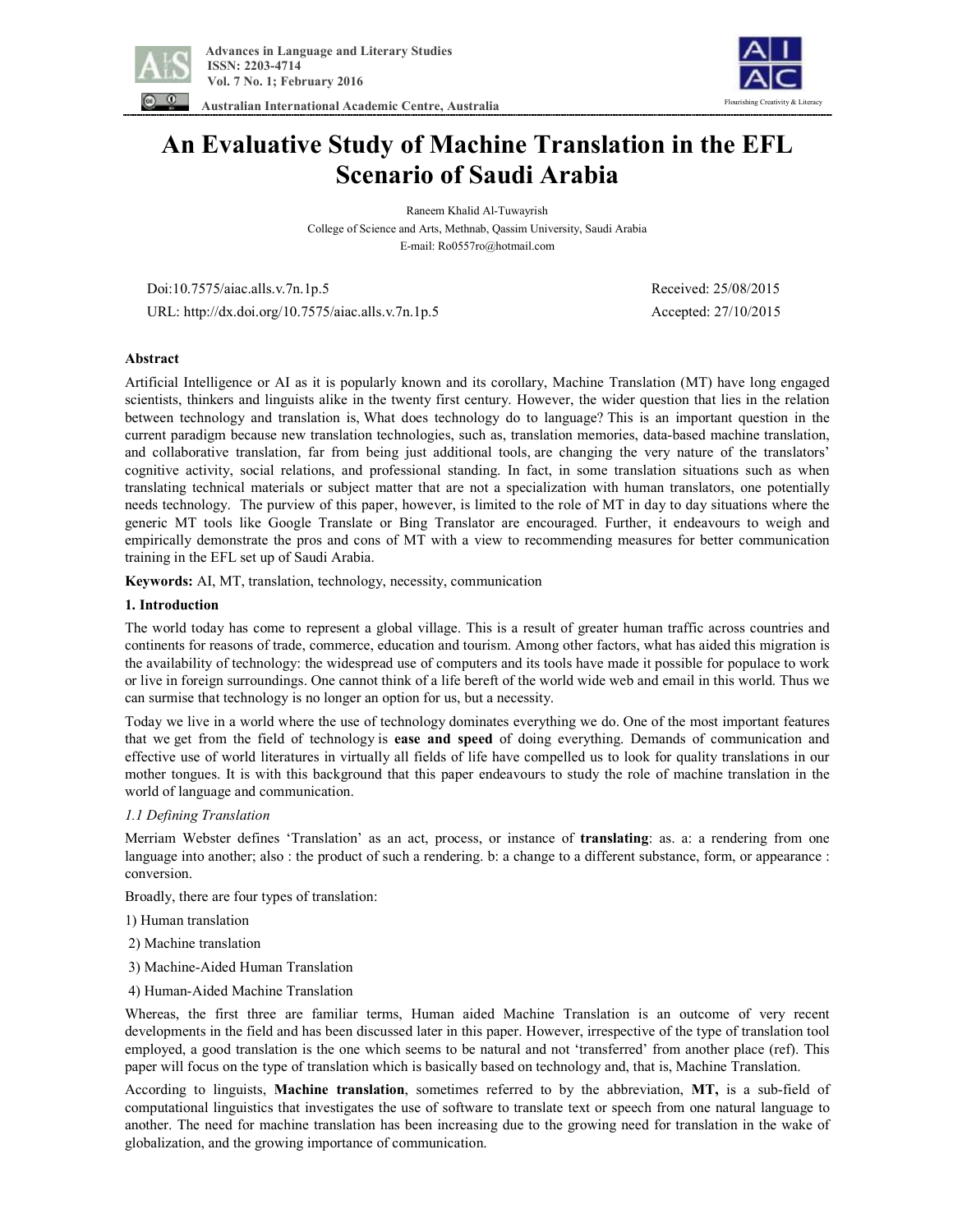#### **2. Literature Review**

Since the paper has as its focus on Machine Translation, it would be apt to begin by citing what the software giant Microsoft has to say about it. According to Microsoft,

"The principal focus of the Natural Language Processing group is to build a machine translation system that automatically learns translation mappings from bilingual corpora.

The Machine Translation (MT) project at Microsoft Research is focused on creating MT systems and technologies that cater to the multitude of translation scenarios today. Data driven systems, in particular those with a statistical core engine, have proven to be the most efficient, due to their ability to adapt to a wide domain coverage and being trained in new language pairs within a matter of weeks. This team works closely with research and development partners worldwide, making the system accessible to a variety of products and services."

Further, "Machine Translation has been a major focus of the NLP group since 1999. Our approach to MT has always been "data-driven". Rather than writing explicit rules to translate natural language, we train our algorithms on humantranslated parallel texts, which allows them to automatically learn how to translate. Our first generation Logical Form based system learned translation patterns at the level of abstract parsed structures, and was used to translate the entire Microsoft support knowledge base into several languages. Our recent research has focused on Statistical Machine Translation (SMT).

*Syntax-Based SMT.* Translating content from English into as many foreign languages as possible is a high priority for Microsoft, not to mention the billions of people around the world who do not read English. The Treelet Translation System leverages an English natural language parser to help guide this process. This technology is currently used in several places across Microsoft, including the Live translation system for computer-related texts and the Microsoft Support site. Ongoing research has produced major improvements in the choice of word inflections and word ordering in this system.

*Phrase-Based SMT.* Many leading SMT systems do not use any linguistic resources, such as dictionaries, grammars, or parsers. These so called "phrase-based" systems try to learn translations of arbitrary word sequences of words directly from parallel texts. By improving the methods used to prune the search for the best translation in this type of system, we have shown how to find better translations in less time than previous systems.

*Word Alignment.* SMT systems learn translations from existing bodies of translated data. For most modern systems, identifying the word correspondences or word alignments in this translated data is a crucial step in training systems. Our group has produced pioneering work in both discriminative and generative approaches to word alignment, resulting in faster alignment algorithms with state-of-the-art quality.

*Language Modeling.* Large n-gram language models are a crucial component in high-quality SMT systems. Trained on only target language data, they help translation systems select fluent and readable output. MSRLM is a publiclyavailable language modeling toolkit developed at MSR. The toolkit is both fast and scalable, training a 5-gram model from more than one billion pre-tokenized words in about 3 hours on a single machine."

Bar Hillel (1953) clearly states that MT should aim at rendering meaning, not words: A comment on what machines were doing in the name of translation. In a similar vein, he says that FAHQT (Fully Automatic High Quality Translation) "is impossible not only in foreseeable future but in principle".

Christian Rohrer (1953), in his paper on MT concludes with saying that, MT as a research project cuts across traditional disciplinary and institutional boundaries. Theoretical linguists, lexicographers and computer scientists must cooperate in order to solve some of the problems of (machine) translation. Grammars and dictionaries used in MT should be based on linguistic theories which are widely accepted in the linguistic community. The linguistic theories should be expressed in formalisms that fulfil the requirements of a good programming language. An open and transparent discussion between linguists and computer scientists will lead to a realistic assessment of the possibilities and prospects for MT.

The well-known ALPAC (Automatic Language Processing Advisory Committee), a committee of seven scientists established in 1964 by the US government 'to evaluate the progress in computational Linguistics in general and Machine Translation in particular', concluded in 1966 that MT funding was money wasted. Their main objection to it was that it was irrationally expensive and hence not usable on a large scale. Also it needed too much post-processing and the need for translation was really small scale and that, too, well covered by humans.

Ralph Grishman (1973), in his pioneering work on Natural Language Processing, succinctly enunciates on the status and future of MT: Work on MT began in the late 1950s with high hopes and little realization of the difficulties involved. Problems in MT stimulated work in both linguistics and computational linguistics, including some of the earliest parsers. Extensive work was done in the early 1960s, but a lack of success, and in particular, a realization that fully automatic high quality translation would not be possible without fundamental work on text 'understanding', led to a cutback of funding.

In an article interestingly named, The Proper Place of Men and Machines in Language, Martin Kay (1997) says, "The only way in which the power of computers has been brought to bear on the problem of language translation is machine translation, that is, the automation of the entire process. Machine translation is an excellent research vehicle but stands no chance of filling actual needs for translation which are growing at a great rate. In the quarter century during which work on machine translation has been going on, there has been considerable progress in relevant areas of computer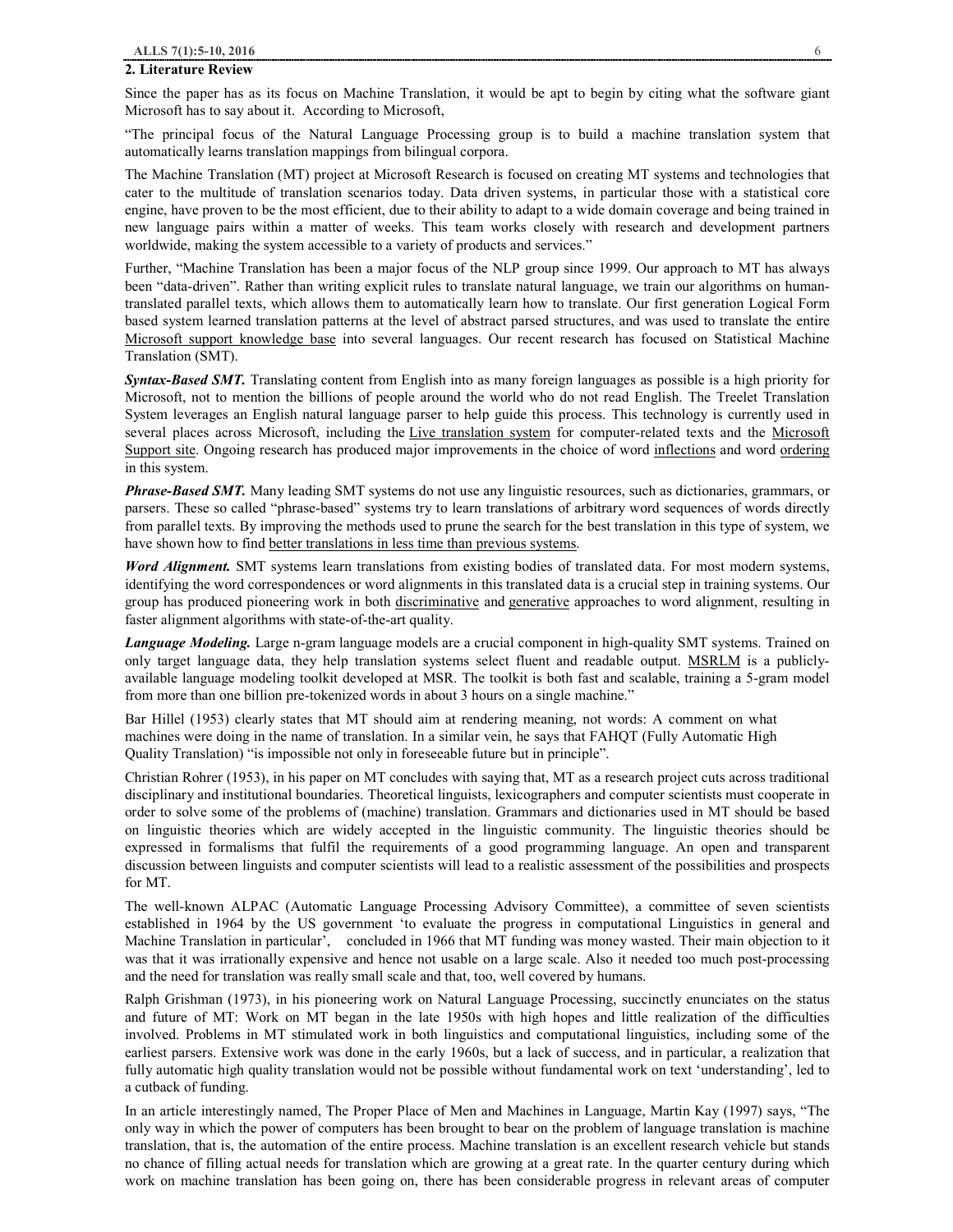science". Further, and more significantly to the current study, "advances in Linguistics, important though they may have been, have not touched the core of this problem. The proper thing to do is therefore, to adopt the kind of solutions that have proved successful in other domains, namely to develop **cooperative man-machine systems** (bold is mine)".

According to Koehn (2004), "To adequately evaluate the quality of any translation is difficult, since it is not entirely clear what the focus of the evaluation should be. Surely, a good translation has to adequately capture the meaning of the foreign original. However, pinning down all the nuances is hard, and often differences in emphasis are introduced based on the interpretation of the translator. At the same time, it is desirable to have fluent output that can be read easily. These two goals, adequacy and fluency, are the main criteria in machine translation evaluation."

Helena Hoppe (2005), drawing from Arnold (2003: 1-2) succinctly lists the limitations of MT as the following:

First of all, we cannot expect the translations to be perfect, i.e. to look polished. This would require post-editing by a human translator. However, we should be able to expect a text which is correct grammatically and which has approximately the same meaning as the source text. "Approximately" due to the fact that languages express content differently. This will be explained further in later sections.

Secondly, we will definitely come across problems when there is new terminology in the source text. Translators are sometimes faced with the task of creating new expressions in the target language for a new phenomenon. This cannot be expected of a computer since it requires creativity and learning, something which we have previously established that computers are incapable of.

Additionally, and this ties in with the second point, there may be phenomena in the source text which do not exist in the culture where the target text will be read. A translator would usually insert some type of explanation in the target text, i.e. act as some type of "cultural mediator" (Arnold 2003:2). This, however, can also not be expected of a computer.

Due to these factors, one should have realistic expectations when examining examples of machine translation.

Further, in the same paper, the writer quotes Martin Kay (2005) who says that "translation is not primarily a linguistic operation." She clarifies that 'What he means by --this is that making a good translation, apart from requiring linguistic knowledge, also calls for a great deal of knowledge about the world'.

#### **3. Research problem**

- 1. The problem of this study is expressed in the form of the following questions which the study attempts to answer: Is MT a boost or an impediment in communication?
- 2. What are the conditions, if any, where MT is a useful tool?
- 3. Can MT completely replace human translation?

## **4. Methodology**

Forty undergraduate students of English (twenty each from Levels 5ans 8) at Qassim University were identified as subjects. Four random passages in English were shortlisted: Two of these dealt with scientific processes and the other two were English versions of world history lessons. Each passage was a unique sample. Thus, there were in all four unique passages, all of them in English. Ten students each from the Humanities were assigned the same world history passage while the remaining ten were allotted the other passage. The same technique was used while assigning the scientific process passages to the level 5 undergrads. The groups were named 8.1 and 8.2 for level 8, and 5.1 and 5.2 for Level 5 students. Both groups 1 were control groups and were asked to translate the passages given to them using human means (which could also include seeking the help of seniors or teachers). Groups 2 were asked to employ any of the machine translation services available to them. A time frame of three days was allotted for the exercise. At the expiry of the duration, randomly selected two responses each from the four groups (making a total of eight responses) were evaluated by five proficient bilingual users of Arabic and English: Three were professional interpreters and two were teachers. They were to grade the translations on a qualitative scale: Very good; good; average; bad; incomprehensible. The evaluations were consolidated. Here are the results:

| 8.1 | Very | Good | Average | Bad | Incomprehensible |
|-----|------|------|---------|-----|------------------|
|     | good |      |         |     |                  |
|     |      |      |         |     |                  |
| ∍   |      |      |         |     |                  |
|     |      |      |         |     |                  |
| 4   |      |      |         |     |                  |
|     |      |      |         |     |                  |
| 6   |      |      |         |     |                  |
|     |      |      |         |     |                  |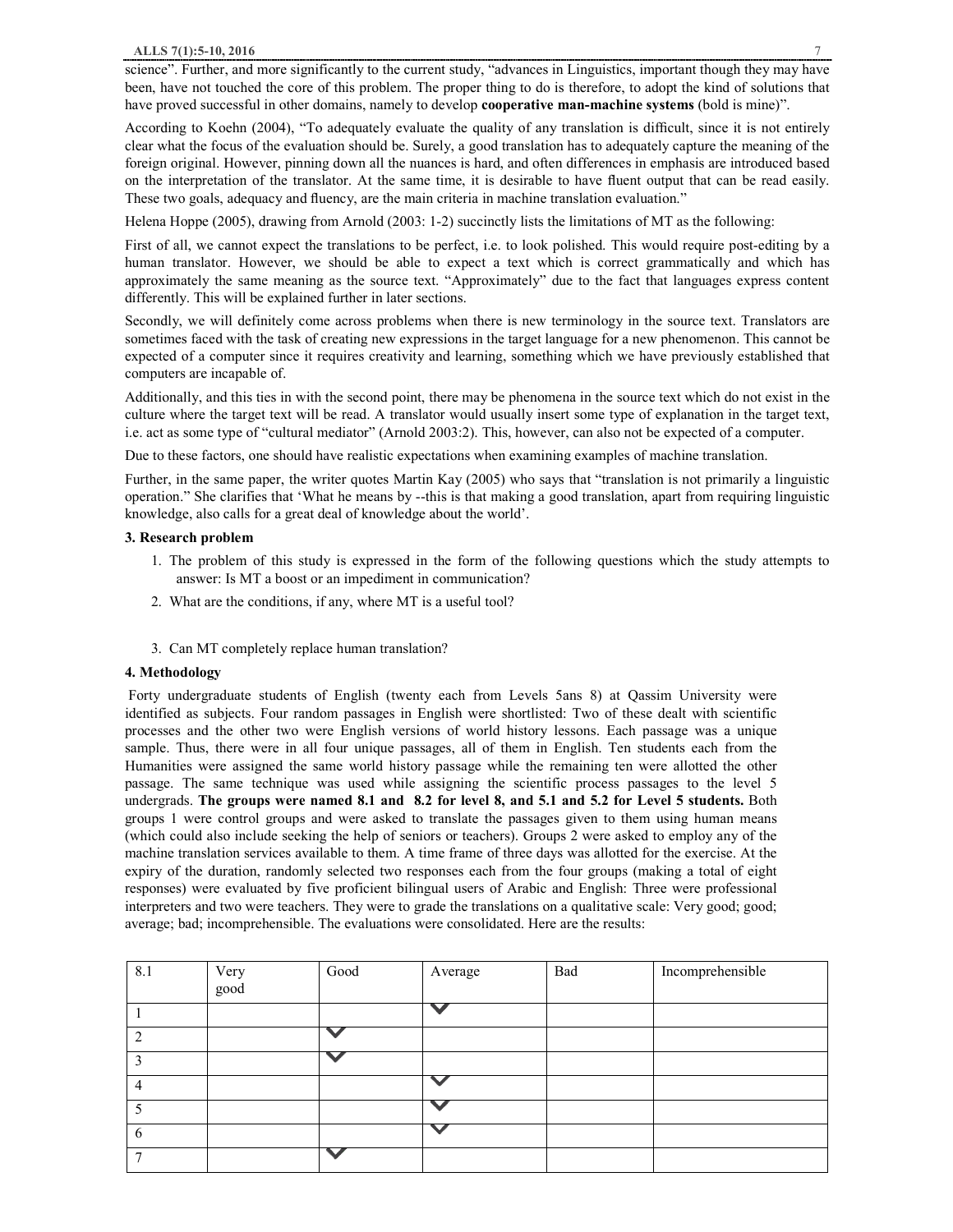| $\,8\,$                 |                       | $\checkmark$          |                      |                      |                      |
|-------------------------|-----------------------|-----------------------|----------------------|----------------------|----------------------|
| $\boldsymbol{9}$        |                       |                       |                      | V                    |                      |
| $\overline{1}$          |                       | V                     |                      |                      |                      |
|                         |                       |                       |                      |                      |                      |
| $\overline{8.2}$        | Very                  | $\operatorname{Good}$ | Average              | Bad                  | Incomprehensible     |
|                         | good                  |                       |                      |                      |                      |
|                         |                       |                       |                      |                      |                      |
| $\,1\,$                 |                       |                       |                      | $\checkmark$         |                      |
| $\sqrt{2}$              |                       |                       |                      | $\blacktriangledown$ |                      |
| $\overline{\mathbf{3}}$ |                       |                       |                      |                      | $\blacktriangledown$ |
| $\overline{4}$          |                       |                       |                      |                      | V                    |
| $\overline{5}$          |                       |                       |                      |                      | $\blacktriangledown$ |
| $\overline{6}$          |                       |                       |                      | V                    |                      |
| $\boldsymbol{7}$        |                       |                       |                      | $\blacktriangledown$ |                      |
|                         |                       |                       |                      |                      | $\checkmark$         |
| $\,8\,$                 |                       |                       |                      |                      | $\blacktriangledown$ |
| $\overline{9}$          |                       |                       |                      |                      |                      |
| $\overline{10}$         |                       |                       |                      |                      |                      |
| $\overline{5.1}$        | Very                  | $\overline{Good}$     | Average              | <b>Bad</b>           | Incomprehensible     |
|                         | good                  |                       |                      |                      |                      |
| $\mathbf 1$             |                       | $\blacktriangledown$  |                      |                      |                      |
| $\overline{2}$          |                       |                       | $\blacktriangledown$ |                      |                      |
| $\overline{\mathbf{3}}$ |                       |                       | V                    |                      |                      |
| $\overline{4}$          |                       |                       | $\blacktriangledown$ |                      |                      |
| $\overline{5}$          |                       | $\blacktriangledown$  |                      |                      |                      |
| $\sqrt{6}$              |                       |                       | $\blacktriangledown$ |                      |                      |
| $\overline{7}$          |                       |                       |                      | V                    |                      |
| $\sqrt{8}$              |                       |                       | V                    |                      |                      |
| $\mathbf{9}$            |                       |                       |                      |                      |                      |
| $\,1\,$                 |                       |                       |                      |                      |                      |
| $\boldsymbol{0}$        |                       |                       |                      |                      |                      |
| 5.2                     | Very                  | $\operatorname{Good}$ | Average              | $\operatorname{Bad}$ | Incomprehensible     |
|                         | $\operatorname{good}$ |                       |                      |                      |                      |
| $\,1\,$                 | $\blacktriangledown$  |                       |                      |                      |                      |
| $\sqrt{2}$              |                       | $\checkmark$          |                      |                      |                      |
| $\overline{\mathbf{3}}$ | V                     |                       |                      |                      |                      |
| $\overline{4}$          | $\blacktriangledown$  |                       |                      |                      |                      |
| $\sqrt{5}$              | V                     |                       |                      |                      |                      |
|                         |                       | $\blacktriangledown$  |                      |                      |                      |
| $\sqrt{6}$              |                       | V                     |                      |                      |                      |
| $\boldsymbol{7}$        |                       |                       |                      |                      |                      |
| $\sqrt{8}$              |                       | $\blacktriangledown$  |                      |                      |                      |
| $\overline{9}$          | V                     |                       |                      |                      |                      |
| $10\,$                  | ✓                     |                       |                      |                      |                      |
|                         |                       |                       |                      |                      |                      |

#### **5. Results and Conclusion**

As we can see, the evaluation shows a typical staggering tendency. Here is a group wise interpretation for better understanding:

8.1: **Was the level eight control group**. It was asked to translate the World History passage humanly. The evaluation shows staggering towards Good and Average with only response at Bad.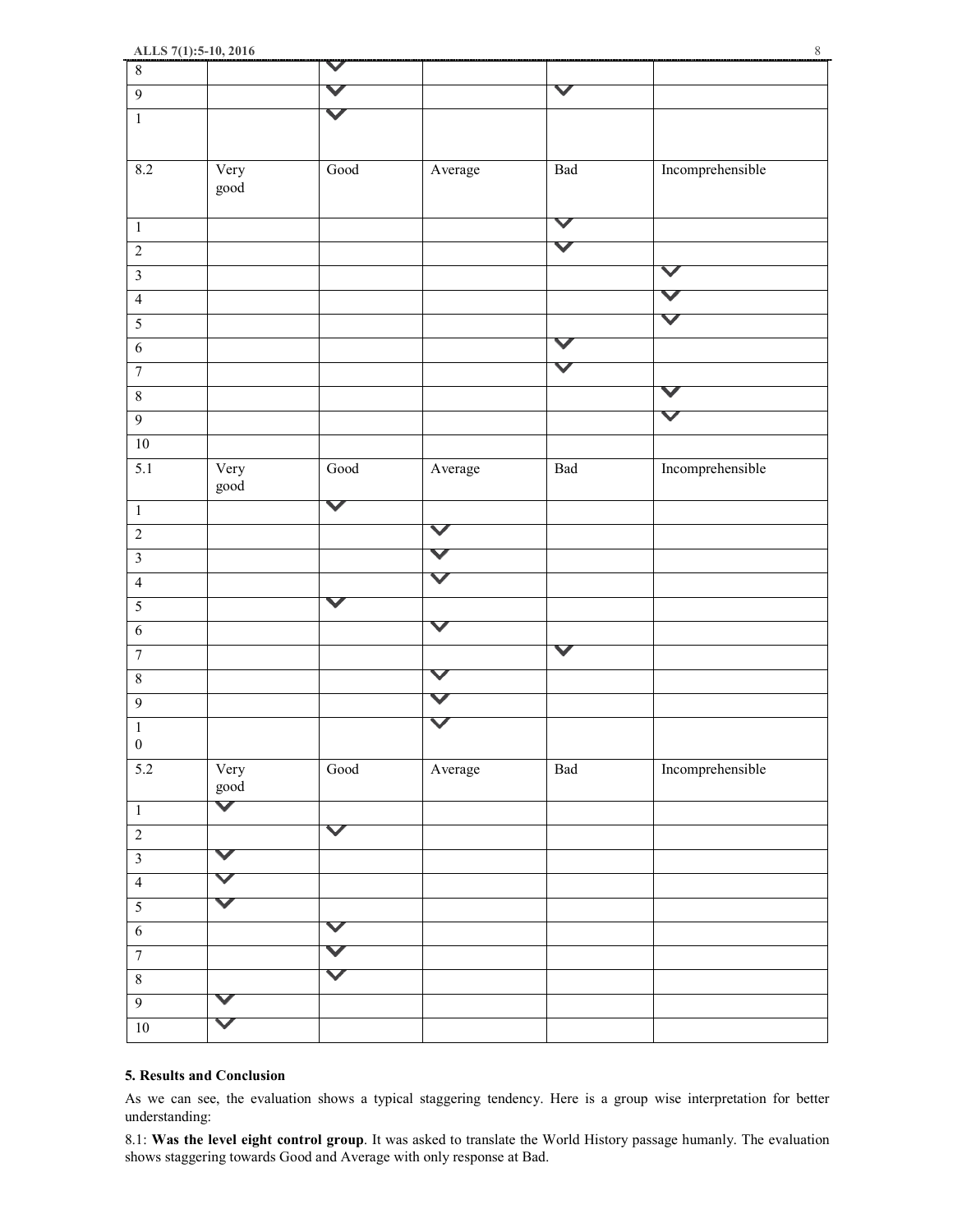8.2: **This was level eight Experimental Group**. It was asked to translate using electronic tools, a different World History passage. In other words, the machine translated this passage. The evaluation staggers towards Bad and Incomprehensible.

5.1: Was the level 5 Control Group who translated the scientific process humanly. The evaluation shows a concentration on Average.

5.2: This was the level 5 Experimental Group which shows results that are very significant to this study: When the machine translated a scientific process, results were concentrated at Very Good and Good.

It may be noted here that level eight students, in the final Semester of their B.A. programme, study three main courses which are, instantaneous translation, literary translation and translation problems. Thus, it can be said that their translation proficiency is slightly better than level five learners. The level five students are half way through with their BA eight-semester Programme. They are presently doing two Translation courses i.e., Theories Translation and Legal and Political Translation. These courses are undertaken after completing Introduction to Translation in Semester 4. s

Further, this study can conclude that MT is most successful as a translation tool in case of scientific materials where the nuances of language are not involved. To demonstrate my point, I fed certain English idioms for MT and the outcomes were hilarious.

Here are some linguistic jokes 'created' by Machine **(Google)** Translation:

It's raining cats and dogs

أنها تمطر القطط والكلاب :Machine translation

تمطر السماء مِدرارًا/يهطل المطر بغزارة :(Human translation (done by me

Watch out for yourself

احترس من نفسك :translation Machine

احترس لنفسك: translation Human

- One man's food is another man's poison اللحم رجل واحد هو السم لرجل آخر :Machine translation مصائب قوم عند قوائم فوائد: :Human translation
- Like a hen on a hot pan

إنھ كدجاجة واقفة على مقلاة حارة :translation Machine

على أحر من الجمر : Human translation

*5.1 Recommandations* 

MT is certainly a nascent field and it may be many years before it can completely replace human interpreters and translators. The range of human emotion and its concomitant, expression, is ever expanding and evolving. In the hands of inexperienced and untrained people, MT may prove to be a curse rather than a boon: Machine translated text should ideally be vetted by human experts. However, where the bulk of matter is gigantic but text is simple, MT can come in as a handy tool to provide the mush needed speed. In other circumstances, though, it is a potent tool to be used with caution. This is especially true in EFL situations as in Saudi Arabia where the student community is ill equipped to verify the reliability of machine translated texts.

#### **Acknowledgement**

I hereby present my heartfelt gratitude to my dear revered teacher Dr. Arif Ahmed Mohammed Al-Ahdal of Qassim University for the precious efforts he has made all through the process of my writing this paper. He has painstakingly yet cheerfully gone through this manuscript many a time and helped me greatly to bring it to this shape.

#### **References**

Advantages and disadvantages of machine translation. (n.d.). Retrieved from http://dilmanc.az/en/technology/mtadvantages

Aho, A.V., and ULLMAN, J.D. (1972). The theory of Parsing, Translation and

Compiling. Vol. 1: Parsing. Prentice Hall, Englewood Cliffs. NJ Arnold, D., Balkan, L., Meijer, S., Humphreys, R., & Sadler, L. (1994). *Machine translation: An introductory guide*. London: NCC Blackwell.

Cautin, H. (1969). Real English: A translator to enable natural language man machine conversation. Thesis, Moore School Of Electrical Engineering, Univ. of Pennsylvania.

Craciunescu, O., Gerding-Salas, C., & Stringer-O'Keeffe, S. (2008). Machine Translation and Computer-Assisted Translation (July). Retrieved from http://translationjournal.net/journal/29computers.htm

Hays, D. (1967). Introduction to Computational Linguistics. American Elsevier, New York